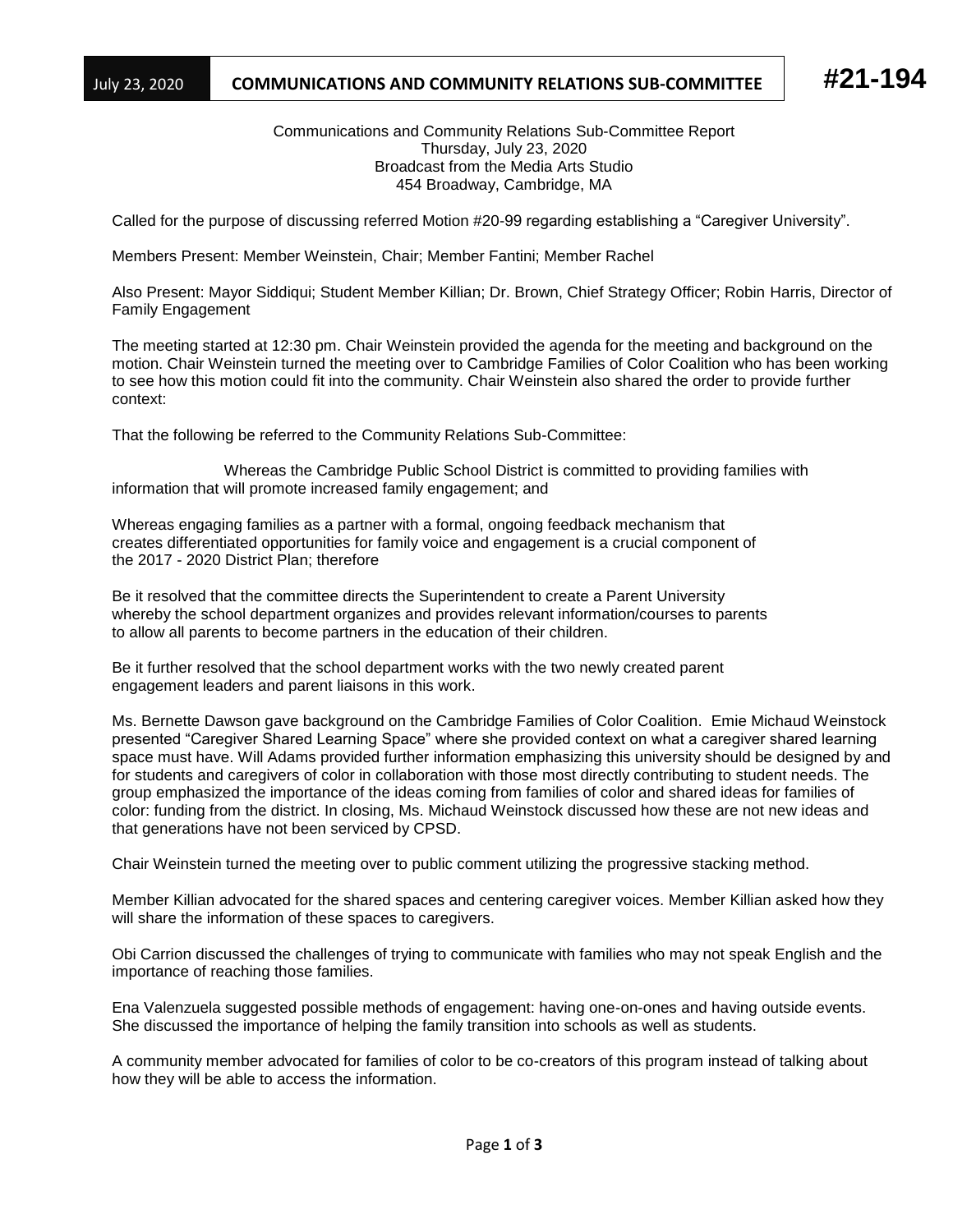Betsy Preval discussed the importance of having financial support for this initiative and the need to increase the pay for family liaisons/para-professionals.

Will Adams discussed the need of resources in order to do this work.

A family liaison discussed the importance of co-creation and instead of just thinking about language, we need to think about cultures.

A community member asked about funding and whether the funding of this could come from other programs that are not working.

Member Rachel discussed how it is the will of the Committee for the funding of this program not to come out of the funds from FY21 for the families of color coalition.

A community member asked if we could share zoom links and that we are excluding families by running Sub-Committees like this.

Ena Venezuela asked what the Committee is thinking of doing for families with students with disabilities.

Member Fantini echoed the sentiments brought forward so far, the importance of sharing space, and shared that funding should not be a problem. He further talked about how to move this forward.

Chair Weinstein turned the meeting over to Dr. Brown and Ms. Harris.

Dr. Brown presented ideas for the design of a caregiver university. Ms. Harris went through the considerations for design: Families lead the design, build capacity for family and youth, families/caregivers as experts in community needs, equity not equality and emphasizing that Caregiver University is for families of color.

Member Rachel asked Dr. Brown/Ms. Harris, what can we do between August and September?

• Dr. Brown talked about how the intention would be to start in the fall

Chair Weinstein discussed whatever we decide to call this, that the Committee should still strive to follow the original intent.

Ms. Bonilla discussed the importance of creativity in regards to engaging families.

Ms. Mahmud shared her personal experience with CPSD.

Chair Weinstein extended the meeting.

A community member discussed how CPSD needs to apologize for not listening to community members in the past.

Lillian Rater discussed how language cannot be an obstacle in regards to engaging families.

Member Rachel discussed next steps the importance of changing the culture of the district and the working group.

Chair Weinstein asked about moving forward the language piece as its own piece.

Robin Harris discussed listening to a lot of meetings throughout, the access and the ability to speak at the School Committee. She wants to design the public comment for the School Committee in a progressive stacking way.

Dr. Brown discussed how translation services are a huge priority for the administration.

Member Rachel asked if the family coalition could debrief this meeting and help create a list of actionable items.